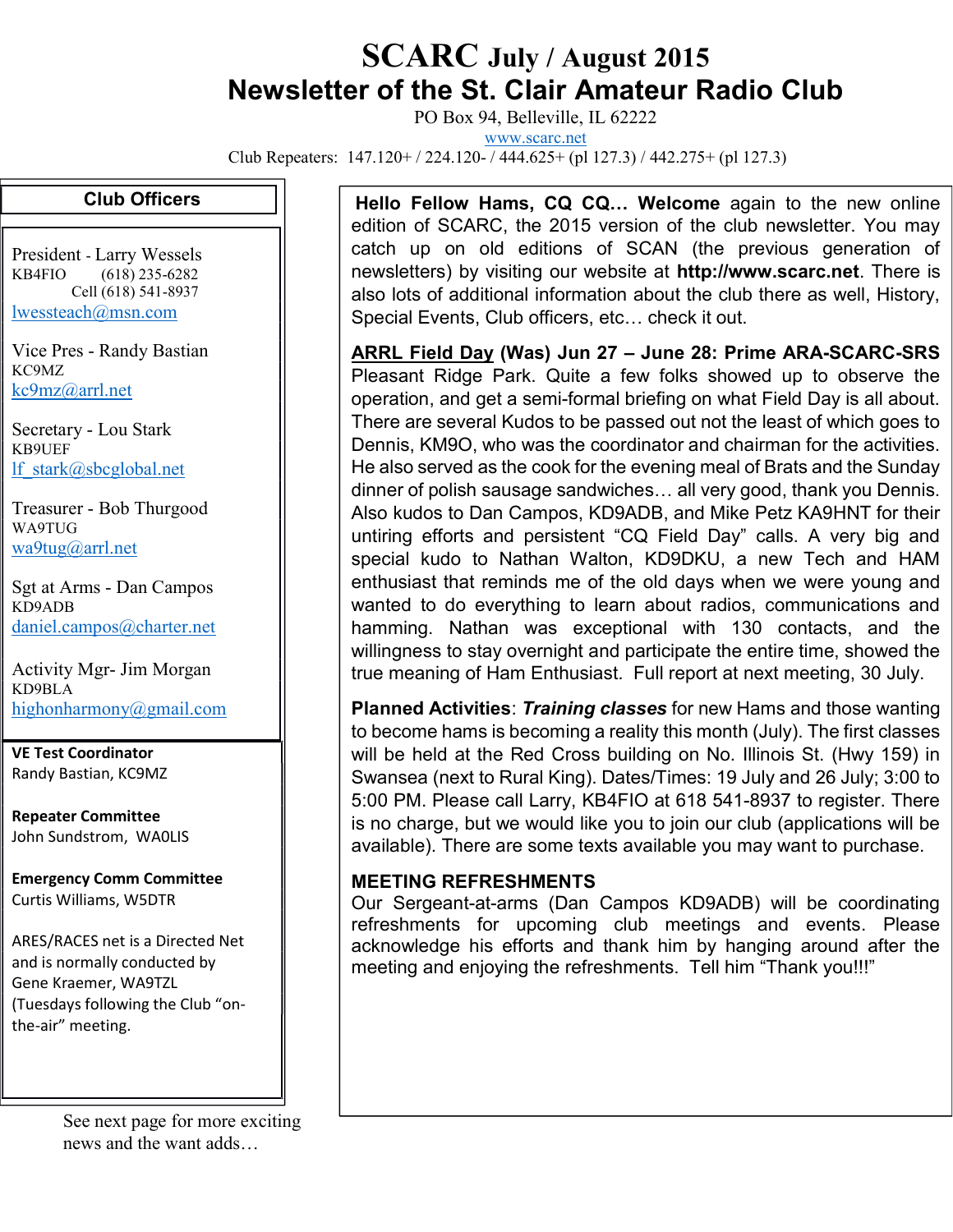**Training Classes for your HAM (Amateur Radio) License:** More about the upcoming training classes for the 19th and 26th of JULY. The classes will be held at the RED CROSS building beside the Rural King in Swansea, next to the Schnuck's Plaza, on No. Illinois St. (HWY 159) from 3:00 to 5:00 PM. The first classes will be for the beginner in HAM Radio, and prepare them for their Technician Exam. Follow on classes in August will continue for beginners but will start classes for Technicians that want to get their General Class, and eventually going all the way to Extra class. There is a lot to learn and it takes time (as they say, Rome was not built in a day). So be prepared to go the distance, but realize you cannot be "beamed" right to Extra… takes time to learn and experience all the thrills and frills of Technician and General first. As previously mentioned, some texts you may want to look into for purchase and review, The Amateur's Handbook (Operating Manual), Technician, General, and Extra Class License Manuals, The Radio Amateur's License Manual, and numerous others available through the Amateur Radio Relay League (ARRL), which we encourage all to join.

Correction to print: Scott Hoynoski, N3DUB, was incorrectly shown having call sign N3NWS. My apology Scott and I will try to proof-read a little better in the future. Scott's email and phone are: scotthoynoski@me.com, phone (618) 229-7994. Scott has his General Class already, and is in the US Air Force (at Scott AFB).

## St Clair County Medical Reserve Corps (MRC)

MRC is a community-based, civilian, volunteer program that helps build the public health infrastructure of communities nationwide. MRC units function as part of the local emergency preparedness teams. They supplement existing public health resources and emergency agencies such as the American Red Cross, local public health, fire, police and ambulance services. The St Clair Unit is seeking volunteers, especially Amateur Radio Operators to join their efforts. Please see Larry Wessels for an application at the meeting, or call 541-8937 if you would like one sooner. Another great opportunity to serve your community… Smiley

Visit to the Repeater Site. The long awaited and promised visit to the SCARC repeater site is going to happen. It will be on Saturday, July 18, meeting at SWIC parking lot at 9:30 AM, and proceeding from there to the site. We will depart the site about 11:45 and go back SWIC, and from there to the IHOP on Carlyle Ave for a lunch. We can Car-pool, or drive separately as you like, but if you have ever had questions about the repeater and antenna location and set-up, now will be the time to GET ENLIGHTENED… If you will be attending this fun outing and lunch, please give me a call (618-541-8937) or email me (lwessteach@msn.com) so I can make the reservations…(Lunch is pay as you go… I can't buy you lunch). I need your intention by (no later than) 12 July, sun down!!